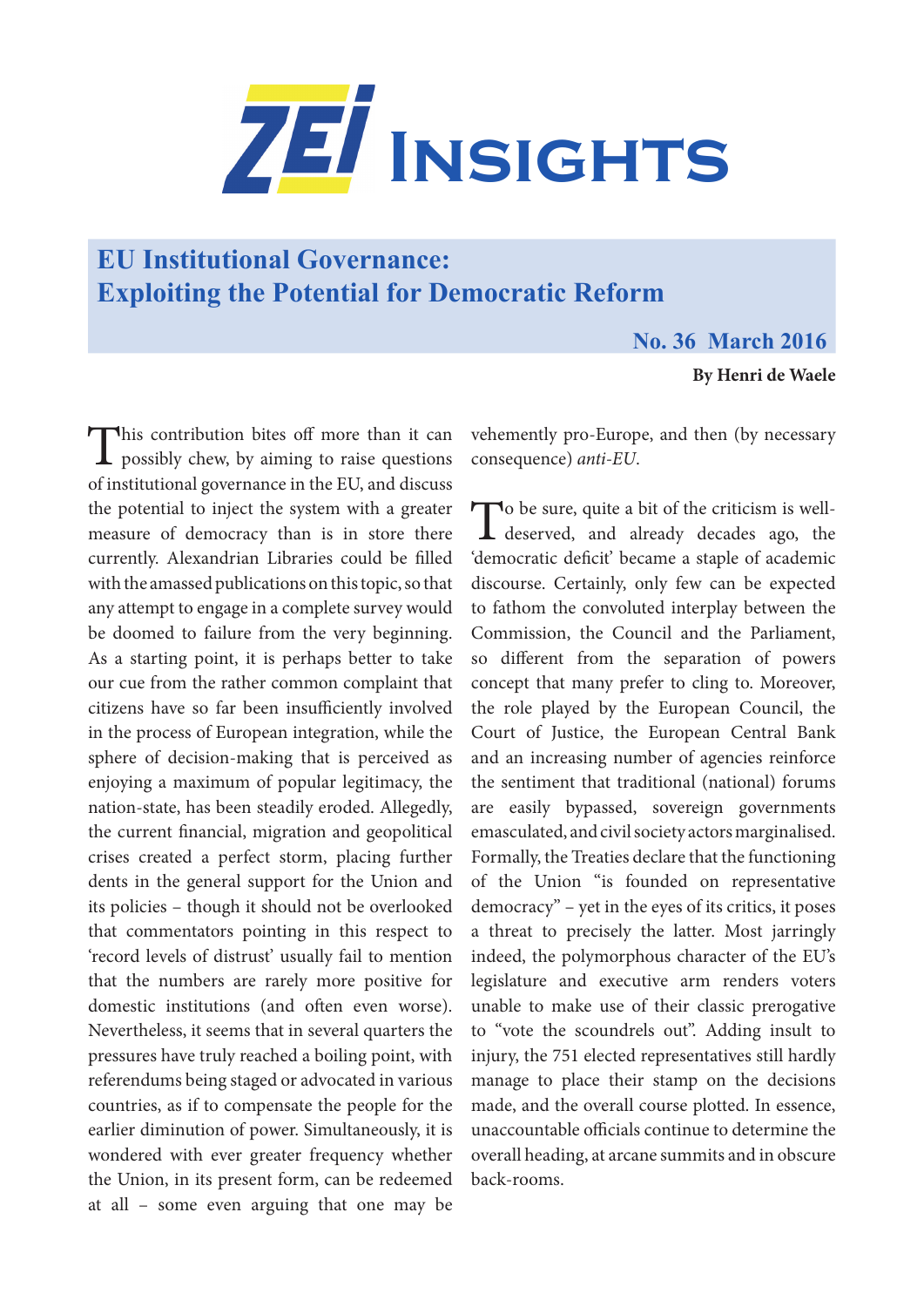Even in such random, visceral accusations, there thus remains an element of truth; and contrary to what is often assumed, no amount of communication is likely to dispel the predominant negative impressions, let alone the outright hostility that has taken root. Targeted action is required instead, and tangible adaptations. Happily, a number of schemes can be identified that have recently been deployed to this purpose. With some adjustment, it is contended here that they are, in due time, bound to further the cause of democratic change.

#### The *Spitzenkandidaten* venture

 $A<sup>s</sup>$  witnessed in 2014, the all-new way of installing a new European Commission entails a pre-selection by political families of suitable candidates; debate and discussion as appropriate; and then the heads of state and government of the various Member States eventually anointing the person whose party has emerged triumphantly in the European Parliament elections. The subsequent hearings with the individual candidate-members and election of the Commission as a whole have brought additional transparency, oversight and accountability that can only be applauded. This new and refreshing approach came however with the big risk of politicising the most important supranational institution – traditionally regarded as fair, neutral and independent – potentially sparking ideologically motivated resistance from national governments. So far, no such negative consequences have materialised, though with its recent controversial proposals on balancing budgets, redistribution of refugees, and reprimanding of Hungary and Poland, the Commission may have moved somewhat closer to the brink. It would therefore be advised to hark back to its predominantly technocratic role as guardian of the Treaties, avoiding the merest semblance of partiality. For that reason also, overly creative solutions and all too dashing enforcement actions are perhaps better mitigated or reconsidered, leaving the other institutions the

choice to pull the reins whenever possible.

## 'Transnationalising' elections to the European Parliament

A much older, but still more tentative proposal<br>pertains to a reform of the European Parliament's electoral base, enabling citizens to vote for any of the participating parties in the country where they go to the polls. If they wish, they could thus decide to back a candidate running for a seat in another Member State, a proposal which is believed useful in breaking the unhelpful nexus between national and European politics. Rather, in this setup, candidate MEPs are free to seek (and obtain) the approval of multitudes that do not reside in their constituency of choice, but will in turn be forced to broaden their agenda. On the one hand, this is likely to improve the extent to which voters believe themselves to be represented, and the sense of demos across borders. One the other, due care should be taken that this dilution of the electorate does not produce a too distorted picture of the composition of the body politic. It appears sensible then to only create the possibility for casting a vote in favour of a candidate standing in another Member State for a seat that is also allocated to that Member State.

#### The European Citizens' Initiative

Since mid-2012, it has become possible to prepare, organise and submit a so-called European Citizens' Initiative (ECI), which may eventually lead to the adoption of a new binding legal act by the EU legislature. As a result, alongside the Member States and the institutions, a specific place has now been carved out for 'the people' on the supranational plane. The novel instrument reveals with unprecedented clarity which ideas loom under the surface, and what positions can count on grassroots support across the Union. Moreover, it is conducive to the development of a common *espace public*. For sure, the first experiences have not been all that cheerful, with intended campaigns being shot down before launch by the Commission, or entirely failing to